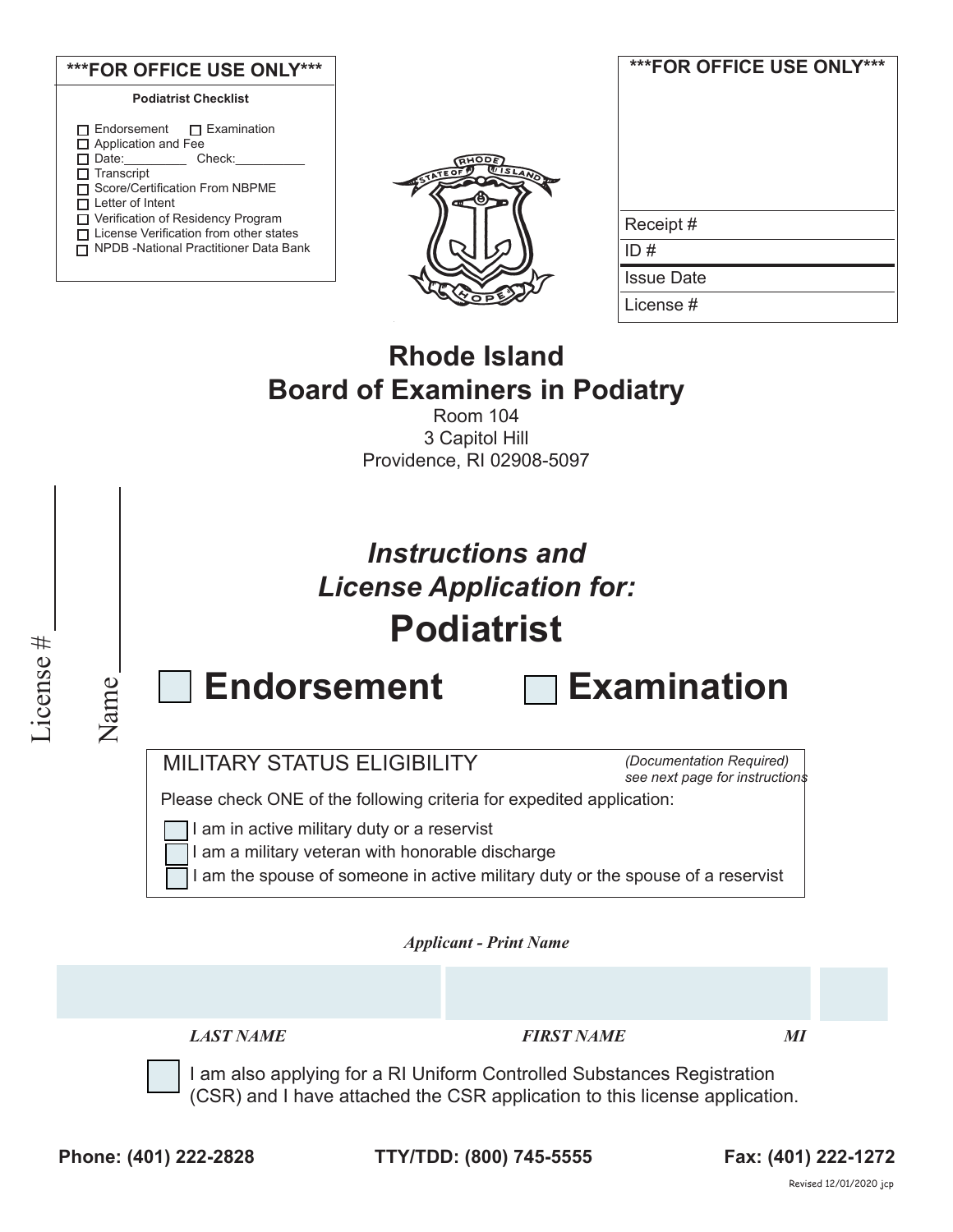## **LICENSURE REQUIREMENTS**

| Completed Application with Cover Page - Applications are valid for 1 year from the day they are received at RIDOH.<br>If you are not licensed within the year you must submit a new application.                                                                                                                                                                                                                                                                                                                                                                                                    |
|-----------------------------------------------------------------------------------------------------------------------------------------------------------------------------------------------------------------------------------------------------------------------------------------------------------------------------------------------------------------------------------------------------------------------------------------------------------------------------------------------------------------------------------------------------------------------------------------------------|
| Check or money order (preferred), made payable (in U.S. funds only) to the RI General Treasurer in the amount of<br>\$240.00 and attached to the upper left-hand corner of the first (Top) page of the application. THIS APPLICATION<br>FEE IS NONREFUNDABLE.                                                                                                                                                                                                                                                                                                                                       |
| Birth Certificate (official certified copy), or if born outside the United States, proof of citizenship, lawful<br>alien status or legal entry.                                                                                                                                                                                                                                                                                                                                                                                                                                                     |
| Official transcripts sent directly from your School of Podiatry of a 3 year accredited program (Doctorate Degree)<br>No student copies will be accepted                                                                                                                                                                                                                                                                                                                                                                                                                                             |
| Statement from responsible authority for the residency program verifying successful completion of the residency<br>program, including a certificate of successful completion of the requirements.                                                                                                                                                                                                                                                                                                                                                                                                   |
| Scores/Certification sent directly from the National Board of Podiatric Examination and the Podiatric Medical<br>Licensing Examination for States (PM LEXIS Exam) sent directly to this office.                                                                                                                                                                                                                                                                                                                                                                                                     |
| Letter of intent as to where and how you are intending to practice in the state.                                                                                                                                                                                                                                                                                                                                                                                                                                                                                                                    |
| Submit a "self-query" of the National Practitioner Data Bank (NPDB). The application is a Practitioner Request<br>for Information Disclosure, which can be obtained by calling the NPDB, or downloading it from the NPDB web<br>site. You must mail this completed form directly to NPDB. When you receive a response, send the Department<br>the ORIGINAL, UNOPENED response. The Board must have this response in order to complete your application<br>so you are encouraged to make this request as soon as possible. (FCVS Telephone 1-888-767-6732 or website<br>at http://www.npdb-hipdb.com |
| If you have ever been licensed in another state, license verification(s) must be sent directly from the state(s) in<br>which you hold or have held a license. (Interstate Verification Form included in this application can be used for that<br>purpose)                                                                                                                                                                                                                                                                                                                                           |
| If applying for expedited military status you must include one of the following: Leave Earning Statement (LES), Letter<br>from Command, Copy of Orders or DD-214 showing honorable discharge.                                                                                                                                                                                                                                                                                                                                                                                                       |

#### **Rhode Island Controlled Substance Registration (CSR) - If applicable**



Completed Rhode Island Uniform Controlled Substances Act Registration Form (CSR) enclosed in this application to be used for that purpose. CSR will not be issued until a RI business address is established.

Check or money order (preferred), made payable (in U.S. funds only) to the RI General Treasurer in the amount of **\$200.00** 

In order to dispense, prescribe, store, or order controlled substances, **you must obtain a Rhode Island Controlled Substance Registration (CSR) and a Drug Enforcement Administration (DEA) Registration.** After you obtain your Rhode Island CSR you must apply for a federal DEA Number. That DEA number must be registered to a **RI BUSINESS ADDRESS**. An application for the federal DEA Number can be obtained by contacting DEA: DEA Phone Number (617) 557-2200. Web Site: http://www.deadiversion.usdoj.gov/drugreg/reg\_apps/

### **Licensure Information**

Please visit the RIDOH website at **http://www.health.ri.gov/licenses** to Verify your license, download Rules and Regualtions/Laws for your profession, download change of address forms, other licensing forms or obtain our contact information. HEALTH will not, for any reason, accelerate the processing of one applicant at the ex pense of others.

### **License Certificates**

RIDOH will be providing wallet license cards ONLY on issuance of licenses. If you wish to receive a license certificate, suitable for framing, please check the box below and attach a separate check in the amount of \$30.00 made payable to RI General Treasurer.

I would like to receive a license certificate. I have enclosed a separate check in the amount of \$30.00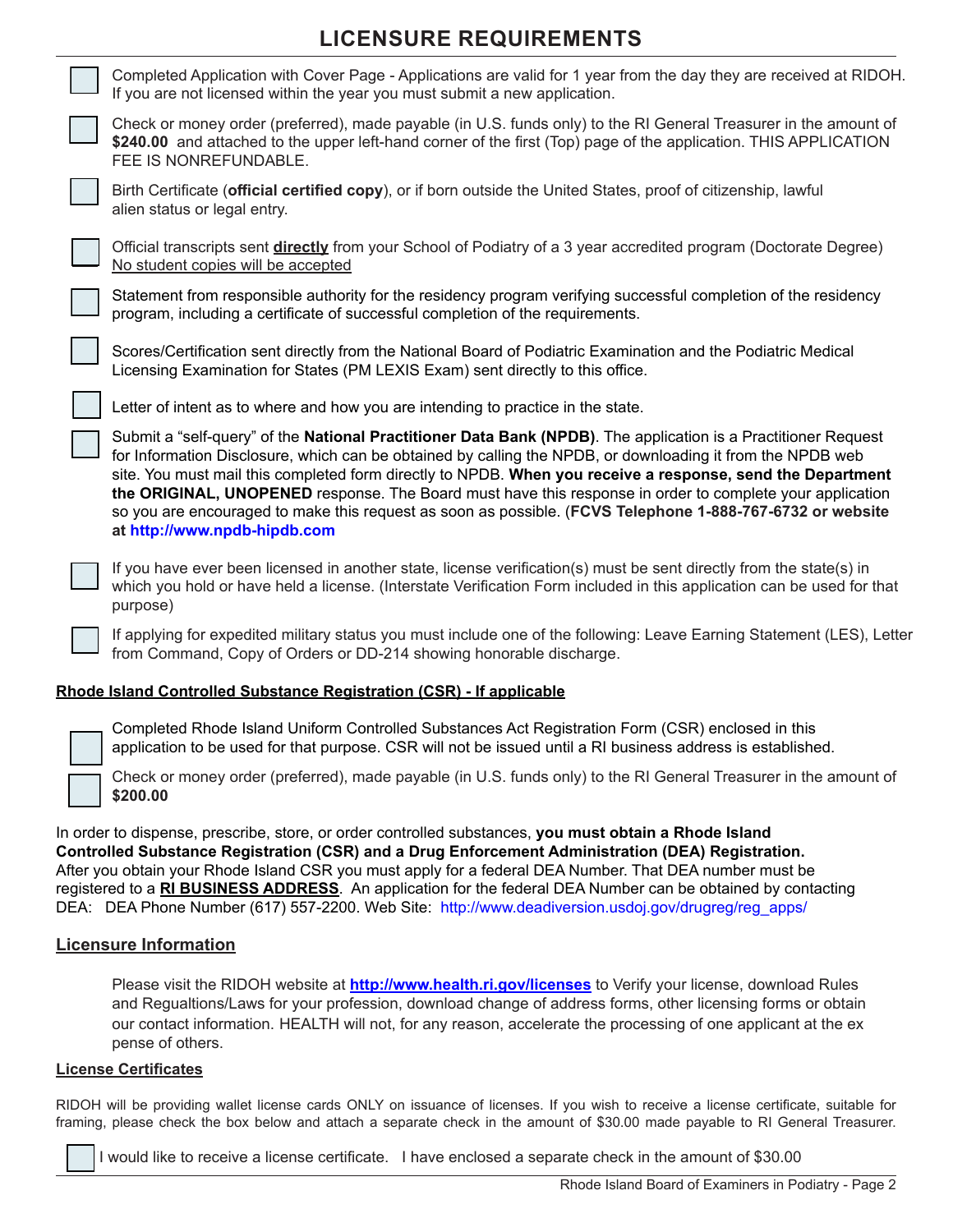

## **State of Rhode Island Board of Examiners in Podiatry**

Application for License to Practice as a Podiatrist

*Refer to the Application Instructions when completing these forms. Type or block print only. Do not use felt-tip pens.*

| 1. Name(s)                                              |                                                                                                          |           |                                                                                                                                                     |  |  |
|---------------------------------------------------------|----------------------------------------------------------------------------------------------------------|-----------|-----------------------------------------------------------------------------------------------------------------------------------------------------|--|--|
| This is the name that                                   | Title (i.e., Mr., Mrs., Ms., etc.)                                                                       |           |                                                                                                                                                     |  |  |
| will be printed on your<br>License/Permit/Cer-          |                                                                                                          |           |                                                                                                                                                     |  |  |
| tificate and reported                                   | <b>First Name</b>                                                                                        |           |                                                                                                                                                     |  |  |
| to those who inquire<br>about your License/             |                                                                                                          |           |                                                                                                                                                     |  |  |
| Permit/Certificate. Do<br>not use nicknames, etc.       | Middle Name                                                                                              |           |                                                                                                                                                     |  |  |
|                                                         |                                                                                                          |           |                                                                                                                                                     |  |  |
|                                                         | Surname, (Last Name)                                                                                     |           |                                                                                                                                                     |  |  |
|                                                         |                                                                                                          |           |                                                                                                                                                     |  |  |
|                                                         | Suffix (i.e., Jr., Sr., II, III)                                                                         |           |                                                                                                                                                     |  |  |
|                                                         | Maiden, if applicable                                                                                    |           |                                                                                                                                                     |  |  |
|                                                         | Name(s) under which originally licensed in another state, if different from above (First, Middle, Last). |           |                                                                                                                                                     |  |  |
|                                                         |                                                                                                          |           |                                                                                                                                                     |  |  |
| 2. Social Security                                      |                                                                                                          |           | "Pursuant to Title 5, Chapter 76, of the Rhode Island General Laws, as                                                                              |  |  |
| <b>Number</b>                                           | U.S. Social Security Number                                                                              |           | amended, I attest that I have filed all applicable tax returns and paid all                                                                         |  |  |
|                                                         |                                                                                                          |           | taxes owed to the State of Rhode Island, and I understand that my Social<br>Security Number (SSN) will be transmitted to the Divison of Taxation to |  |  |
|                                                         |                                                                                                          |           | verify that no taxes are owed to the State."                                                                                                        |  |  |
| 3. Gender                                               | Female<br>Male                                                                                           |           |                                                                                                                                                     |  |  |
|                                                         |                                                                                                          |           |                                                                                                                                                     |  |  |
| 4. Date of Birth                                        |                                                                                                          |           |                                                                                                                                                     |  |  |
|                                                         | Day<br>Year<br>Month                                                                                     |           |                                                                                                                                                     |  |  |
|                                                         |                                                                                                          |           |                                                                                                                                                     |  |  |
|                                                         |                                                                                                          |           |                                                                                                                                                     |  |  |
| 5. Home                                                 |                                                                                                          |           |                                                                                                                                                     |  |  |
| <b>Address</b>                                          | 1st Line Address (Apartment/Suite/Room Number, etc.)<br>Second Line Address (Number and Street)          |           |                                                                                                                                                     |  |  |
| It is your responsibility<br>to notify the board of all |                                                                                                          |           |                                                                                                                                                     |  |  |
| address changes.                                        |                                                                                                          |           |                                                                                                                                                     |  |  |
|                                                         | City                                                                                                     |           | State<br>Zip Code                                                                                                                                   |  |  |
|                                                         |                                                                                                          |           |                                                                                                                                                     |  |  |
|                                                         | Country, If NOT U.S.                                                                                     |           | Postal Code, If NOT U.S.                                                                                                                            |  |  |
|                                                         |                                                                                                          |           |                                                                                                                                                     |  |  |
|                                                         | Home Phone                                                                                               |           | Home Fax                                                                                                                                            |  |  |
|                                                         |                                                                                                          |           |                                                                                                                                                     |  |  |
|                                                         | Email Address (Format for email address is Username@domain e.g. applicant@isp.com)                       |           |                                                                                                                                                     |  |  |
|                                                         |                                                                                                          |           |                                                                                                                                                     |  |  |
| 6. Primary                                              | Name of Business/Work Location                                                                           |           |                                                                                                                                                     |  |  |
| <b>Business</b><br><b>Address</b>                       |                                                                                                          |           |                                                                                                                                                     |  |  |
|                                                         | 1st Line Address (Department/Suite/Room Number, etc.)                                                    |           |                                                                                                                                                     |  |  |
| It is your responsibility<br>to notify the board of all |                                                                                                          |           |                                                                                                                                                     |  |  |
| address changes.                                        | Second Line Address (Number and Street)                                                                  |           |                                                                                                                                                     |  |  |
| This address will                                       |                                                                                                          |           |                                                                                                                                                     |  |  |
| appear on the De-<br>partment of Health                 | City                                                                                                     |           | State<br>Zip Code                                                                                                                                   |  |  |
| web site.                                               |                                                                                                          |           |                                                                                                                                                     |  |  |
|                                                         | Country, If NOT U.S.                                                                                     |           | Postal Code, If NOT U.S.                                                                                                                            |  |  |
|                                                         |                                                                                                          |           |                                                                                                                                                     |  |  |
|                                                         | <b>Business Phone</b>                                                                                    | Extension | <b>Business Fax</b>                                                                                                                                 |  |  |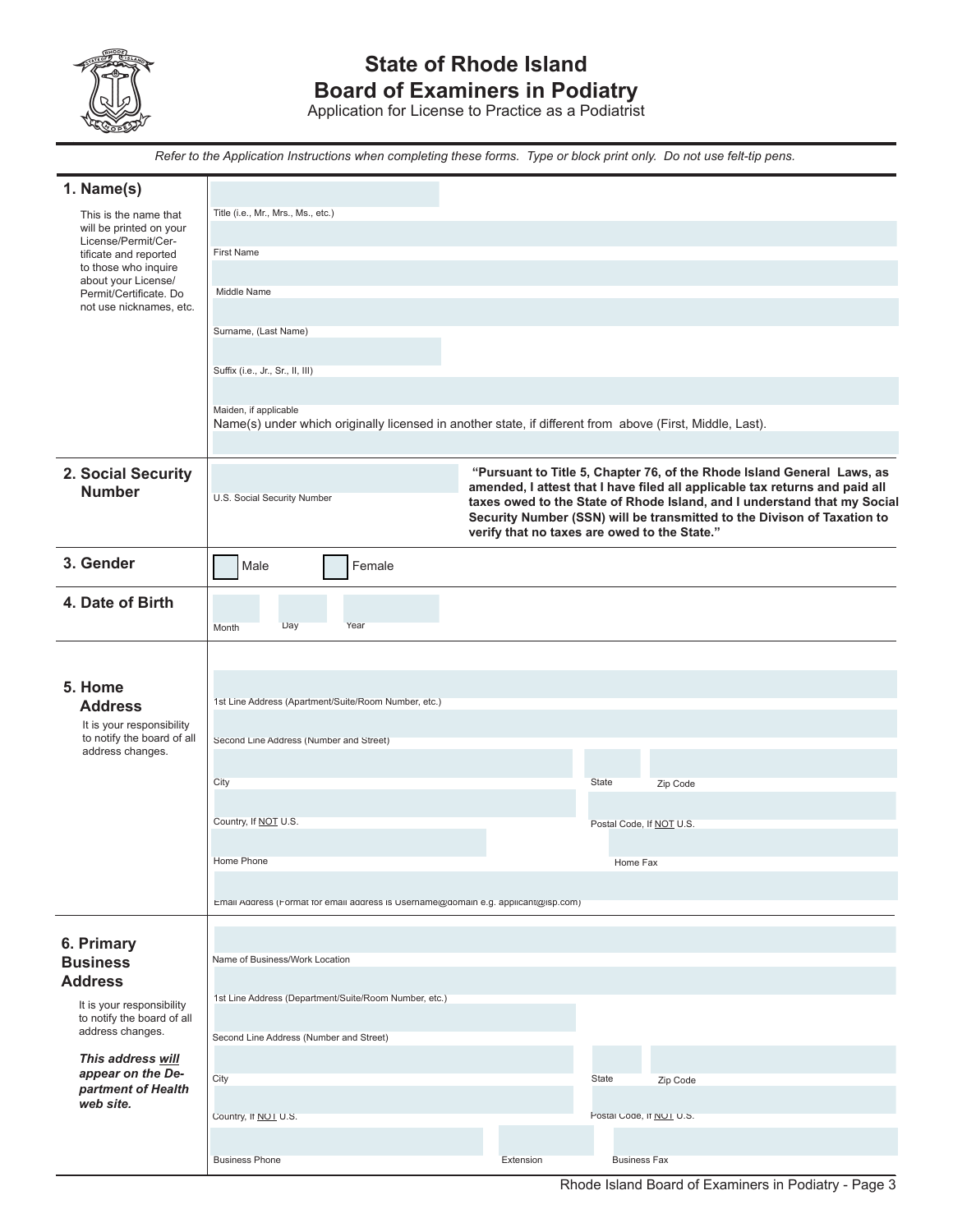| 7. Preferred<br><b>Mailing</b><br><b>Address</b><br>Please check ONE                                                                                                                                                                                   | Please use my Home Address as my preferred mailing address<br>Please use my Business Address as my preferred mailing address                                                                                                                                                                                                                                                                                                                                                                                                                                                                                                                                                                                                                                                                                                                                                                                                                                                                                                                                                                                                                                                                                                                                                                                                                                                                           |  |  |  |  |  |
|--------------------------------------------------------------------------------------------------------------------------------------------------------------------------------------------------------------------------------------------------------|--------------------------------------------------------------------------------------------------------------------------------------------------------------------------------------------------------------------------------------------------------------------------------------------------------------------------------------------------------------------------------------------------------------------------------------------------------------------------------------------------------------------------------------------------------------------------------------------------------------------------------------------------------------------------------------------------------------------------------------------------------------------------------------------------------------------------------------------------------------------------------------------------------------------------------------------------------------------------------------------------------------------------------------------------------------------------------------------------------------------------------------------------------------------------------------------------------------------------------------------------------------------------------------------------------------------------------------------------------------------------------------------------------|--|--|--|--|--|
| 8. Qualifying<br><b>Education</b><br>Please list the name<br>and information about<br>the school that you<br>attended that<br>qualifies you for<br>this license.                                                                                       | Type of School (University, College, etc.)<br>Name of School<br>Date Graduated<br>Month<br>Year                                                                                                                                                                                                                                                                                                                                                                                                                                                                                                                                                                                                                                                                                                                                                                                                                                                                                                                                                                                                                                                                                                                                                                                                                                                                                                        |  |  |  |  |  |
| 9. Other State<br><b>Licensure</b><br>List all states or<br>countries in which<br>you are now, or ever<br>have been licensed<br>to practice podiatry,<br>or any other profes-<br>sion.                                                                 | State/Country:<br>State/Country:<br>Active<br><b>Active</b><br>Inactive<br>$\Box$ Inactive<br>Active<br><b>I</b> lnactive<br>Inactive<br>Active<br><b>DOCUMENTATION:</b> You must send a Interstate Verification Form to each entity.                                                                                                                                                                                                                                                                                                                                                                                                                                                                                                                                                                                                                                                                                                                                                                                                                                                                                                                                                                                                                                                                                                                                                                  |  |  |  |  |  |
| 10. Criminal<br><b>Convictions</b><br>Respond to the ques-<br>tion at the top of the<br>section, then list any<br>criminal conviction(s)<br>in the space provided.<br>If necessary, you<br>may continue on a<br>separate 8 1/2 X 11<br>sheet of paper. | Have you ever been convicted of a violation, plead Nolo Contendere, or entered a plea bargain<br>to any federal, state or local statute, regulation, or ordinance or are any formal charges pending;<br>including use of illicit substances or operating a motor vehicle while intoxicated. (Please include<br>any offenses which have been expunged from your record)?<br>Yes<br>No<br>Abbreviation of State and Conviction <sup>1</sup> (e.g. CA - Illegal Possession of a Controlled Substance):<br>Month<br>Year                                                                                                                                                                                                                                                                                                                                                                                                                                                                                                                                                                                                                                                                                                                                                                                                                                                                                   |  |  |  |  |  |
| 11. Questions<br>Check either Yes<br>or No for each<br>question.<br>If necessary, you<br>may continue on a<br>separate 8 1/2 X 11<br>sheet of paper.                                                                                                   | For purposes of this section, a person shall be deemed to be convicted of a crime if he/she plead guilty or if he/she was found or adjudged<br>guilty by a court of competent jurisdiction or has been convicted of a felony by the entry of Nolo Contendere in any state.<br>Has any Health Professional license, certificate, registration or permit you hold or<br>1.<br>No<br>Yes<br>have ever held, been disciplined or are any formal charges pending?<br>Have you ever been denied a license, certificate, registration or permit in any<br>2.<br>state?<br>Yes<br>No<br>NOTE: If you answer "Yes" to any question, you are required to furnish complete details, including date, place, reason and disposition of the<br>matter.                                                                                                                                                                                                                                                                                                                                                                                                                                                                                                                                                                                                                                                               |  |  |  |  |  |
| 12. Affidavit of<br><b>Applicant</b><br>Complete this section<br>and sign.<br>Make sure that you<br>have completed all<br>components accu-<br>rately and completely.                                                                                   | being first duly sworn, depose and say that I am the person referred<br>to in the foregoing application and supporting documents.<br>I hereby authorize all hospital(s), institution(s) or organizations(s), my references, personal physicians, employers<br>(past and present) and all governmental agencies and instrumentalities (local, state, federal or foreign) to release<br>to the Rhode Island Board of Podiatry any information which is material to my application for licensure.<br>I have read carefully both the statute and associated Regulations for the licensure of podiatrists in Rhode Island.<br>Further, I have read carefully the questions in the foregoing application and have answered them completely, with-<br>out reservations of any kind, and I declare under penalty of perjury that my answers and all statements made by<br>me herein are true and correct. Should I knowingly furnish any false information in this application, I hereby agree<br>that such act shall constitute cause for denial, suspension or revocation of my license to practice Podiatry in the<br>State of Rhode Island.<br>I understand that this is a continuing application and that I have an affirmative duty to inform the Rhode Island<br>Board of Examiners in Podiatry of any change in the answers to these questions after this application and this<br>affidavit is signed. |  |  |  |  |  |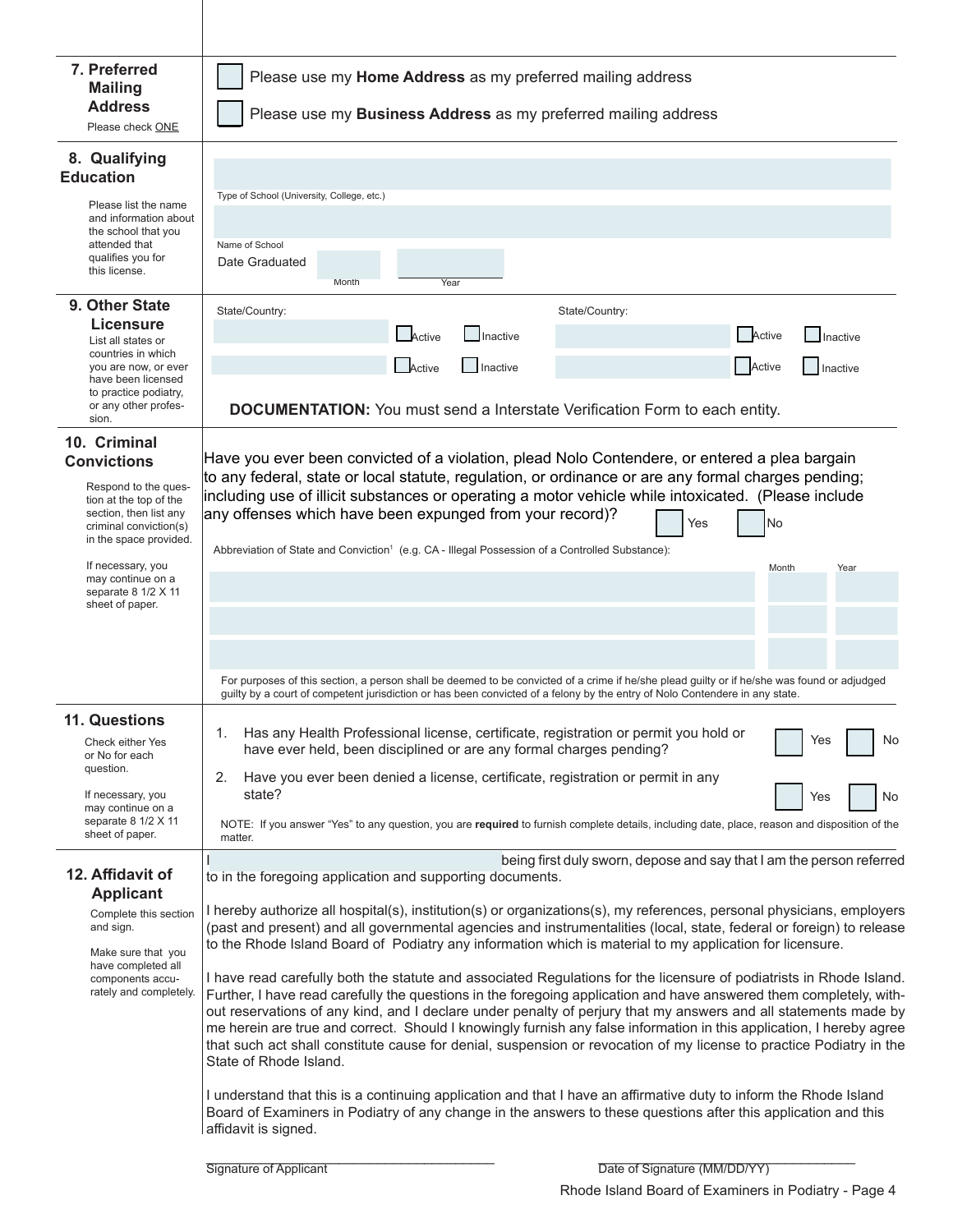



### **Rhode Island Board of Podiatry**

*Room 104, 3 Capitol Hill Providence, RI 02908-5097 (401) 222-2828*

### **INTERSTATE VERIFICATION FORM - OTHER STATE LICENSE(S)**

I am applying for a license to practice as a Podiatrist in the State of Rhode Island. The Rhode Island Board of Podiatry requires that the following form be completed by the jurisdiction(s) in which I hold or have held a license. This constitutes authority for you to release all information in your files, favorable or otherwise, directly to the Rhode Island Board of Podiatry at the above address.

Print/Type Full Name

Previous Names Used

Signature Date

Social Security Number Date of Birth

License Number Date Issued

| THIS SECTION TO BE COMPLETED BY THE PODIATRY BOARD                                                                                                                           |           |                                                                                                  |                         |         |            |                                        |    |
|------------------------------------------------------------------------------------------------------------------------------------------------------------------------------|-----------|--------------------------------------------------------------------------------------------------|-------------------------|---------|------------|----------------------------------------|----|
| <b>Podiatry Program Completed:</b>                                                                                                                                           | Location: |                                                                                                  | <b>Graduation Date:</b> |         |            |                                        |    |
| <b>Licensed by Examination?</b><br>$\Box$ Yes<br>$\Box$<br>No                                                                                                                | □ Yes     | Applicant has completed and passed the National Certification Exam:<br>No                        |                         |         |            |                                        |    |
| <b>License Status:</b><br>$\Box$ Active<br>$\Box$ Inactive<br>$\Box$ Lapsed                                                                                                  |           | <b>Original Date Issued:</b><br><b>Expiration Date:</b>                                          |                         |         |            |                                        |    |
|                                                                                                                                                                              |           |                                                                                                  |                         |         |            |                                        |    |
| Questions:<br>1. Has this licensee ever been investigated by your Board?                                                                                                     |           |                                                                                                  |                         | $\perp$ | Yes        | $\mathsf{L}$                           | No |
| 2. Has this licensee incurred any disciplinary proceedings in your state, or is any action pending?                                                                          |           |                                                                                                  |                         |         | Yes        | П                                      | No |
| 3. Has the applicant's license ever been denied, surrendered, reprimanded, suspended, revoked or placed<br>Yes<br>No<br>П<br>П<br>on probation?                              |           |                                                                                                  |                         |         |            |                                        |    |
| 4. Do you know of any information that may discredit this person?                                                                                                            |           |                                                                                                  |                         |         | $\Box$ Yes | $\Box$ No                              |    |
| If you answer "Yes" to questions 1-4, please provide a written explanation below, and attach a copy of all supporting documentation (e.g., Board order,<br>complaint, etc.). |           |                                                                                                  |                         |         |            |                                        |    |
|                                                                                                                                                                              |           |                                                                                                  |                         |         |            |                                        |    |
|                                                                                                                                                                              |           |                                                                                                  |                         |         |            |                                        |    |
| <b>Certification:</b>                                                                                                                                                        |           |                                                                                                  |                         |         |            |                                        |    |
| Signature                                                                                                                                                                    |           | Date                                                                                             |                         |         |            |                                        |    |
| Type or Print Name                                                                                                                                                           |           |                                                                                                  |                         |         |            | Please Affix<br><b>Board Seal Here</b> |    |
| <b>Title</b>                                                                                                                                                                 |           |                                                                                                  |                         |         |            |                                        |    |
| Full Name of Licensing Board                                                                                                                                                 |           | Please return directly to the Board at the above address. Thank you for your prompt cooperation. |                         |         |            |                                        |    |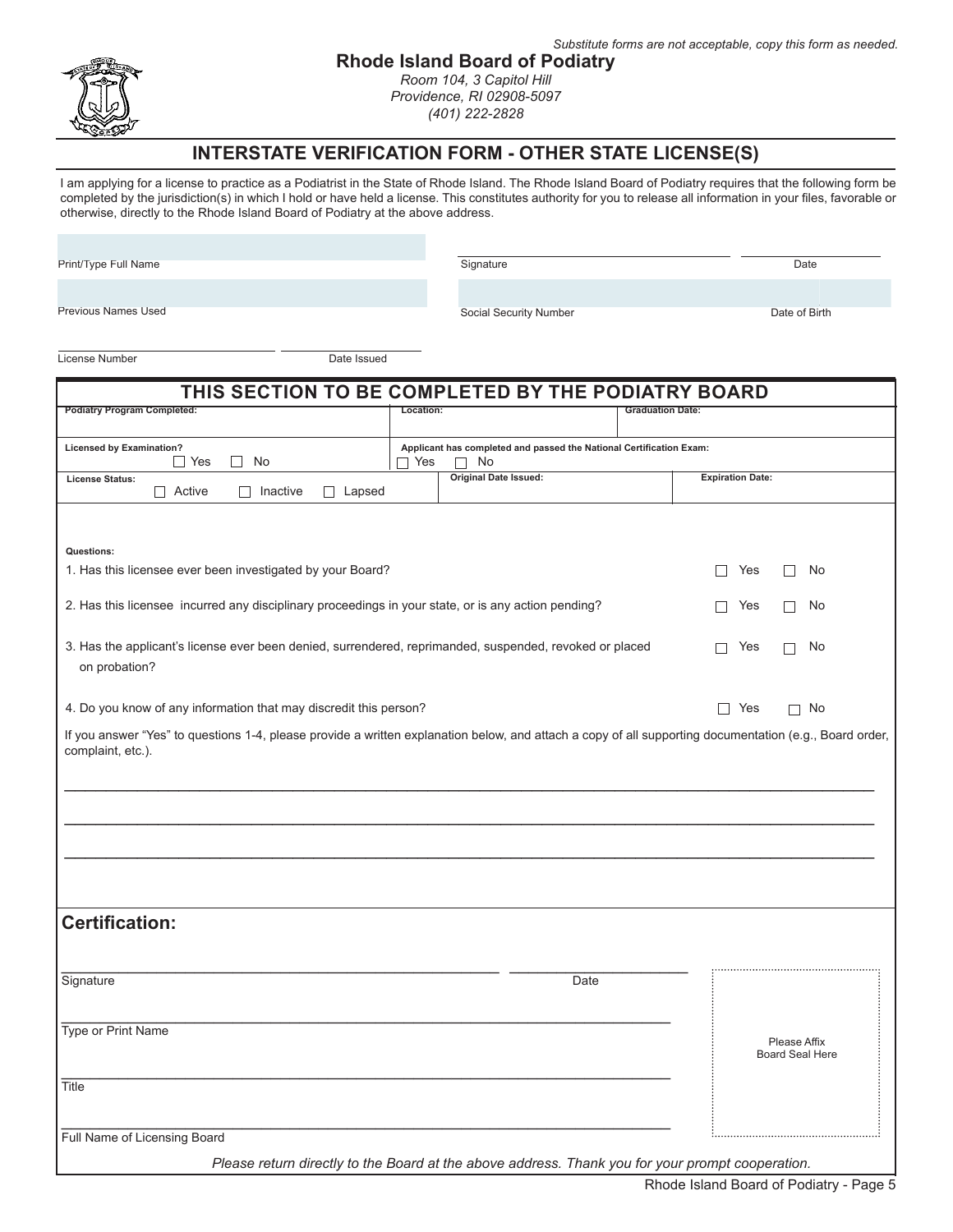| $e^{x^{10}}$ = $e^{x}$               | <b>RHODE ISLAND UNIFORM CONTROLLED</b>                                                                                                                                                                                                                                                                                                                                                                                                                                    |                                                                                                                          | <b>** FOR OFFICE USE ONLY **</b>                         |  |  |  |
|--------------------------------------|---------------------------------------------------------------------------------------------------------------------------------------------------------------------------------------------------------------------------------------------------------------------------------------------------------------------------------------------------------------------------------------------------------------------------------------------------------------------------|--------------------------------------------------------------------------------------------------------------------------|----------------------------------------------------------|--|--|--|
|                                      | <b>SUBSTANCES ACT REGISTRATION (CSR)</b>                                                                                                                                                                                                                                                                                                                                                                                                                                  |                                                                                                                          | <b>RECEIPT#</b>                                          |  |  |  |
|                                      | <b>NEW APPLICATION</b>                                                                                                                                                                                                                                                                                                                                                                                                                                                    |                                                                                                                          | ID#                                                      |  |  |  |
|                                      | <b>CHANGE OF OWNERSHIP</b>                                                                                                                                                                                                                                                                                                                                                                                                                                                | <b>ISSUE DATE</b>                                                                                                        |                                                          |  |  |  |
|                                      | <b>CHANGE OF LOCATION</b>                                                                                                                                                                                                                                                                                                                                                                                                                                                 |                                                                                                                          | <b>LICENSE #</b>                                         |  |  |  |
| 1)<br>2)<br>3)<br>4)                 | PLEASE TYPE OR PRINT IN UPPERCASE<br>DO NOT SEND CASH - MAIL CHECK OR MONEY ORDER, PAYABLE TO: RI GENERAL TREASURER<br>PRACTITIONER FEE - \$200.00<br>RETURN ENTIRE APPLICATION TO:                                                                                                                                                                                                                                                                                       | <b>CENTER FOR PROFESSIONAL LICENSING</b><br><b>ROOM 104</b><br><b>3 CAPITOL HILL</b><br><b>PROVIDENCE, RI 02908-5097</b> |                                                          |  |  |  |
|                                      | <b>REGISTRANT NAME AND RHODE ISLAND BUSINESS LOCATION ONLY:</b>                                                                                                                                                                                                                                                                                                                                                                                                           |                                                                                                                          |                                                          |  |  |  |
| <b>FULL NAME</b>                     |                                                                                                                                                                                                                                                                                                                                                                                                                                                                           |                                                                                                                          |                                                          |  |  |  |
|                                      |                                                                                                                                                                                                                                                                                                                                                                                                                                                                           |                                                                                                                          |                                                          |  |  |  |
| RHODE ISLAND BUSINESS ADDRESS        |                                                                                                                                                                                                                                                                                                                                                                                                                                                                           |                                                                                                                          |                                                          |  |  |  |
| <b>TELEPHONE NUMBER</b>              |                                                                                                                                                                                                                                                                                                                                                                                                                                                                           | <b>CURRENT STATE LICENSE OR CERTIFICATION NUMBER</b>                                                                     |                                                          |  |  |  |
|                                      | E-MAIL ADDRESS - (THIS WILL BE USED FOR REGISTRATION TO THE RHODE ISLAND PRESCRIPTION MONITORING PROGRAM)                                                                                                                                                                                                                                                                                                                                                                 |                                                                                                                          |                                                          |  |  |  |
|                                      | Complete the following information to apply for a registration to prescribe, dispense, store or ship controlled substances in or into the<br>State of Rhode Island. A CSR is not required if there will be no controlled substances prescriptions prescribed, dispensed, stored or<br>shipped in or into this state. The CSR is renewed at the same time as the professional or facility license is renewed. NOTE: Please<br>read important information on the next page. |                                                                                                                          |                                                          |  |  |  |
| <b>REGISTRATION CLASSIFICATION:</b>  | <b>BUSINESS ACTIVITY (CHECK ONE ONLY):</b>                                                                                                                                                                                                                                                                                                                                                                                                                                |                                                                                                                          |                                                          |  |  |  |
| А.<br>Е.                             | COMMUNITY PHARMACY<br><b>PRACTITIONER</b><br>В.<br>MEDICAL INSTITUTION/CLINICF.<br>TEACHING INSTITUTION                                                                                                                                                                                                                                                                                                                                                                   | MANUFACTURER/DISTRIBUTOR<br><b>NTP PROGRAM</b><br>G. [                                                                   | <b>RESEARCHER</b><br>D.<br><b>ANALYTICAL LAB</b><br>Н. І |  |  |  |
|                                      | DRUG SCHEDULE - Check all that apply (Non-practitioners only)                                                                                                                                                                                                                                                                                                                                                                                                             |                                                                                                                          |                                                          |  |  |  |
| SCHEDULE I<br><b>Attach Protocol</b> | SCHEDULE III<br><b>SCHEDULE II</b><br>3.1<br>DRUG ENFORCEMENT ADMINISTRATION (DEA) REGISTRATION                                                                                                                                                                                                                                                                                                                                                                           | SCHEDULE IV                                                                                                              | <b>SCHEDULE V</b>                                        |  |  |  |
| suance by the DEA.                   | A copy of the DEA Registration registered to a RI Business Address must be provided to the BOARD within 60 days of its is-                                                                                                                                                                                                                                                                                                                                                |                                                                                                                          |                                                          |  |  |  |
|                                      | ALL APPLICANTS MUST ANSWER THE FOLLOWING:                                                                                                                                                                                                                                                                                                                                                                                                                                 |                                                                                                                          |                                                          |  |  |  |
| А.                                   | Has the applicant been convicted of, or entered a plea of nolo contendere to a violation of any state or federal law relating<br>to manufacturing, distributing, possessing, prescribing, administering or dispensing of drugs presently defined as<br>controlled substances under Chapter 21-28, General Laws of Rhode Island?                                                                                                                                           |                                                                                                                          | Yes<br>No                                                |  |  |  |
| В.                                   | Has the registration application or registration of the applicant, corporation, firm, partner, or officer of the applicant been<br>surrendered, revoked, suspended or denied under any law of the United States or of any state relating to drugs presently<br>defined as controlled substances under Chapter 21-28 of the General Laws of Rhode Island, or is such action pending?                                                                                       |                                                                                                                          | No<br>Yes                                                |  |  |  |
|                                      | IF "A" OR "B" IS ANSWERED IN THE AFFIRMATIVE, ATTACH LETTER SETTING FORTH CIRCUMSTANCES                                                                                                                                                                                                                                                                                                                                                                                   |                                                                                                                          |                                                          |  |  |  |
| <b>DATE</b>                          | SIGNATURE OR APPLICANT OR AUTHORIZED INDIVIDUAL                                                                                                                                                                                                                                                                                                                                                                                                                           |                                                                                                                          | <b>OFFICIAL TITLE</b>                                    |  |  |  |